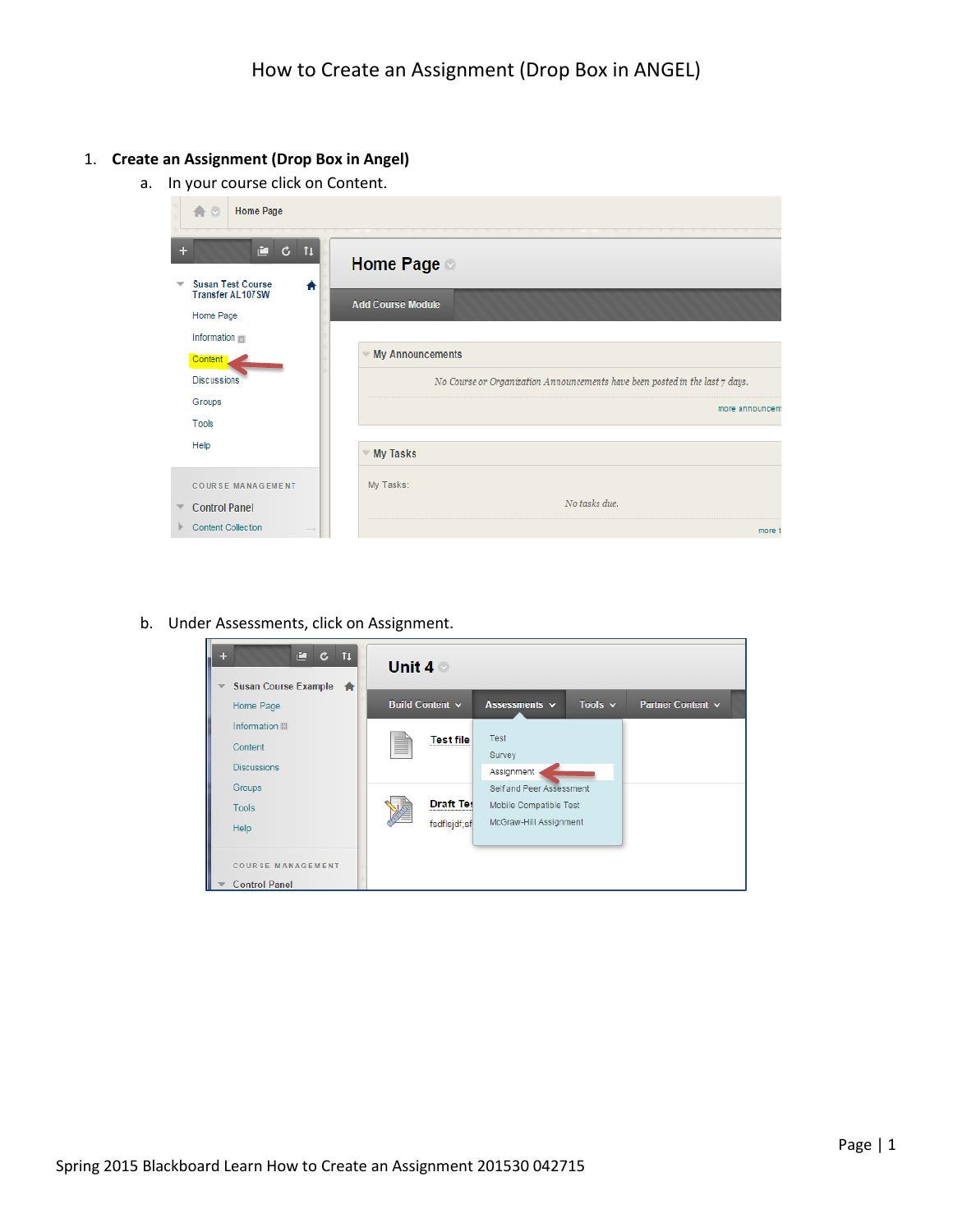## c. Enter assignment name, instructions, and attach a file if desired.

| <b>Create Assignment</b><br>Assignments are a form of assessment that adds a column to the Grade Center. Use the Grade Center to assign grades and give feedback to each student. More Help                                                                                                                                                                                                                                                                                                                                                                                                                                                                                                                                                            |                                      |  |  |
|--------------------------------------------------------------------------------------------------------------------------------------------------------------------------------------------------------------------------------------------------------------------------------------------------------------------------------------------------------------------------------------------------------------------------------------------------------------------------------------------------------------------------------------------------------------------------------------------------------------------------------------------------------------------------------------------------------------------------------------------------------|--------------------------------------|--|--|
| $*$ Indicates a required field.                                                                                                                                                                                                                                                                                                                                                                                                                                                                                                                                                                                                                                                                                                                        | Cancel<br><b>Submit</b>              |  |  |
| 1. Assignment Information<br>-X- Name and Color<br><b>Black</b><br>New Assignment<br>Instructions                                                                                                                                                                                                                                                                                                                                                                                                                                                                                                                                                                                                                                                      |                                      |  |  |
| $T$ $T$ $T$ $T$ Paragraph $\bullet$ Arial<br>$7 \t3(12pt)$<br>$\mathbf{v} \equiv \mathbf{v} \equiv \mathbf{v} \mathbf{T} \mathbf{v} + \mathbf{v} \mathbf{v}$<br>$\mathsf{Q}\,\big \, \mathsf{M}\,\big \, \mathsf{M}\,\big \, \overline{\equiv}\,\, \overline{\equiv}\,\, \overline{\equiv}\,\, \overline{\equiv}\,\, \overline{\equiv}\,\, \overline{\equiv}\,\, \overline{\mathsf{T}}^{\mathsf{x}}\,\overline{\mathsf{T}}_{\mathsf{x}}\,\big \, \mathscr{O}\,\big \, \mathscr{E}^{\mathsf{y}}\,\, \mathsf{M}\,\, \mathsf{M}\,\, \mathsf{M}\,\, \mathsf{M}\,\, \mathsf{M}\,\, \mathsf{M}\,\, \mathsf{M}\,\, \mathsf{M}\,\, \mathsf{M}\,\, \mathsf{M}\,\, \math$<br>X D D<br><i>●</i> 国日fx ◆ Mashups ▼ ¶ 4 © © ↓ 囲囲囲囲囲囲囲囲囲口口 HTML CSS<br>$\circledcirc$ | $\overline{\phantom{a}}$<br>$1 - 50$ |  |  |
| Here are the instructions.                                                                                                                                                                                                                                                                                                                                                                                                                                                                                                                                                                                                                                                                                                                             |                                      |  |  |
| Path: p                                                                                                                                                                                                                                                                                                                                                                                                                                                                                                                                                                                                                                                                                                                                                | Words:4                              |  |  |
|                                                                                                                                                                                                                                                                                                                                                                                                                                                                                                                                                                                                                                                                                                                                                        |                                      |  |  |
| 2. Assignment Files                                                                                                                                                                                                                                                                                                                                                                                                                                                                                                                                                                                                                                                                                                                                    |                                      |  |  |
| Attach File<br><b>Browse My Computer</b><br><b>Browse Content Collection</b>                                                                                                                                                                                                                                                                                                                                                                                                                                                                                                                                                                                                                                                                           |                                      |  |  |

d. Enter due dates so the assignment appears on the student To Do list on the course home page.

| <b>DUE DATES</b> |        |
|------------------|--------|
|                  |        |
|                  |        |
|                  |        |
|                  |        |
| Due Date         | e<br>圖 |
|                  |        |
|                  |        |

e. Enter the number of points.

| <b>GRADING</b>             |                         |
|----------------------------|-------------------------|
|                            |                         |
|                            |                         |
| <b>X</b> . Points Possible |                         |
|                            |                         |
| <b>Associated Rubrics</b>  | Add Rubric <sup>₹</sup> |
|                            |                         |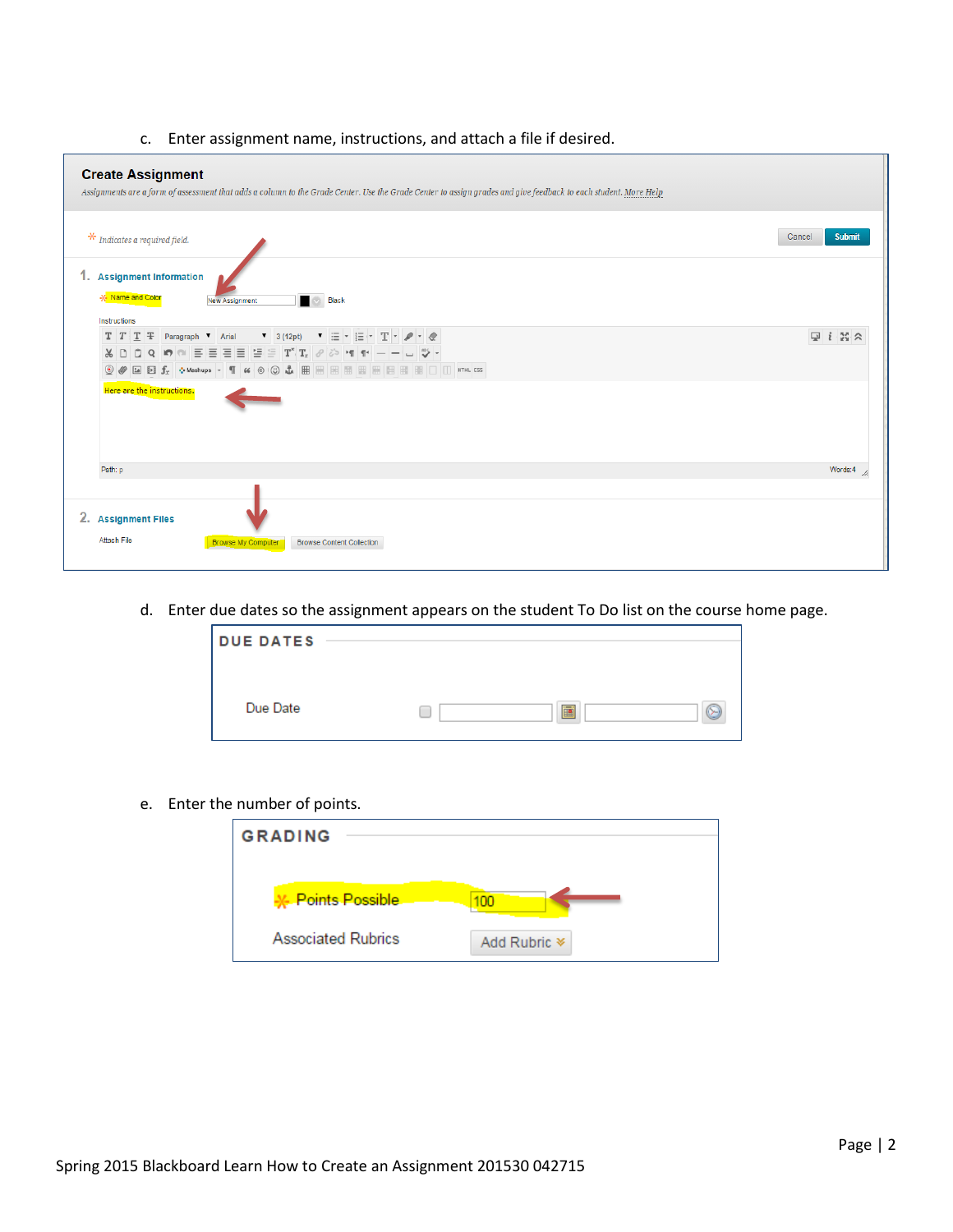f. Click on Submission Details to expand and display options. Select assignment type, number of attempts, and plagiarism tools (SafeAssign) as desired. Note: If enabling SafeAssign, check the box to exclude submissions from the Institutional and Global References Databases for DRAFT submissions.

|                                        | <b>Name</b>                                                                                | <b>Type</b> | Date Last Edited                                                                                                                                                                                           | <b>Show Rubric to Students</b> |
|----------------------------------------|--------------------------------------------------------------------------------------------|-------------|------------------------------------------------------------------------------------------------------------------------------------------------------------------------------------------------------------|--------------------------------|
| <b>Submission Details</b>              |                                                                                            |             |                                                                                                                                                                                                            |                                |
| Assignment Type                        | Individual Submission<br>$\circledcirc$<br><b>Group Submission</b><br>Portfolio Submission |             |                                                                                                                                                                                                            |                                |
| Number of Attempts<br>Plagiarism Tools | Single Attempt<br><b>Single Attempt</b><br>Multiple attempts<br><b>Unlimited Attempts</b>  | ▼           | Check submissions for plagiarism using SafeAssign<br>Allow students to view SafeAssign originality report for their attempts<br>Exclude submissions from the Institutional and Global References Databases |                                |
|                                        |                                                                                            |             |                                                                                                                                                                                                            |                                |
| <b>Grading Options</b>                 |                                                                                            |             |                                                                                                                                                                                                            |                                |
| <b>Display of Grades</b>               |                                                                                            |             |                                                                                                                                                                                                            |                                |

g. Click Display of Grades. Students will see the score displayed in My Grades. Click the drop down menu to change the display students see such as percentage or letter grade.

| <b>Submission Details</b>                                                   |                       |     |                        |  |
|-----------------------------------------------------------------------------|-----------------------|-----|------------------------|--|
| <b>Grading Options</b>                                                      |                       |     |                        |  |
| <b>Display of Grades</b>                                                    |                       |     |                        |  |
| Display grade as                                                            | Primary<br>Score<br>▼ | and | Secondary<br>None<br>7 |  |
| Include in Grade Center grading calculations<br>$\overline{\mathscr{L}}$    |                       |     |                        |  |
| Show to students in My Grades<br>✔                                          |                       |     |                        |  |
| Show Statistics (average and median) for this item to Students in My Grades |                       |     |                        |  |